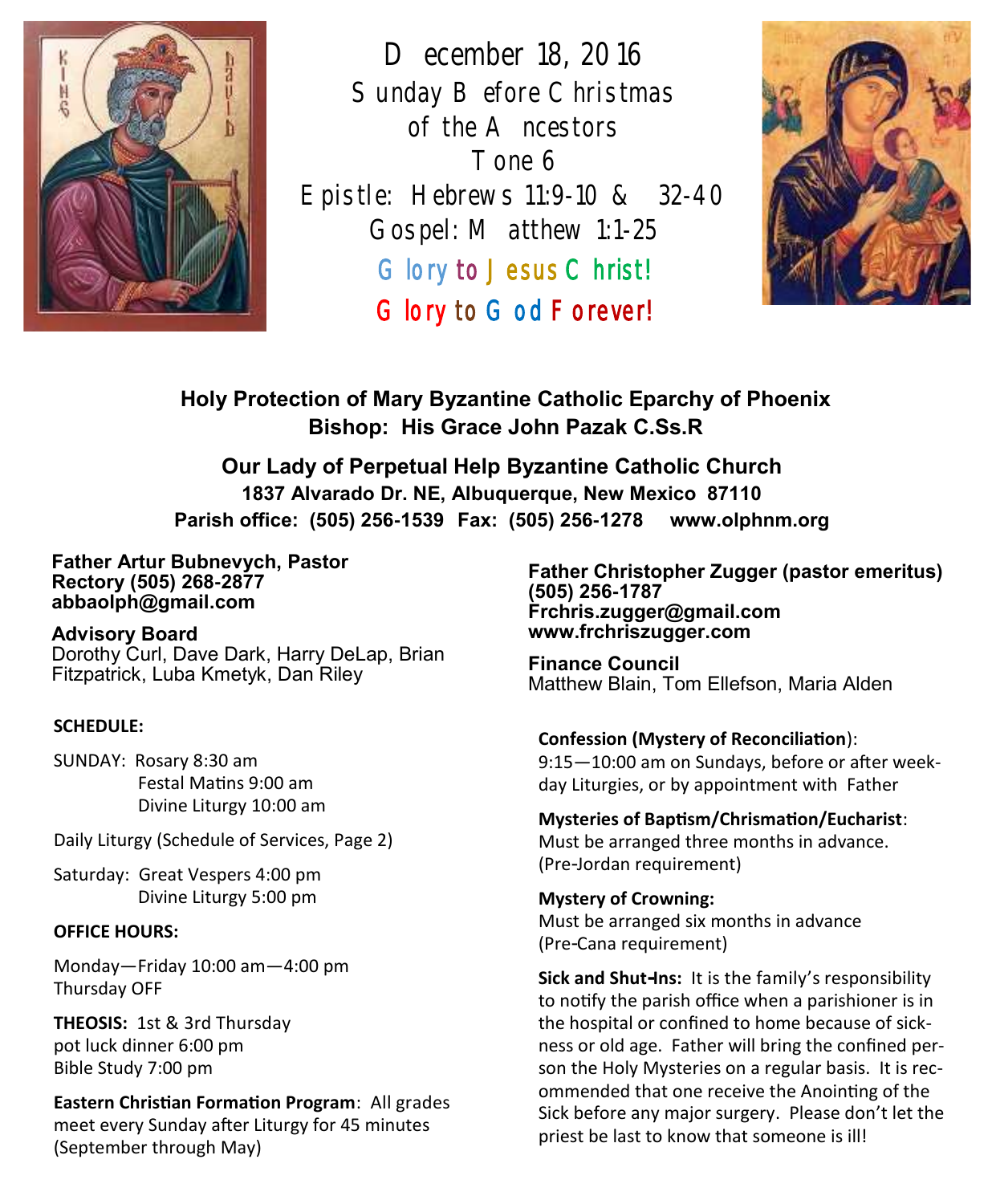**Welcome to our Church! If you are looking for a spiritual home, contact Father Artur or the office staff for more information. God bless you.**

| <b>Today</b>                   |  | $8:30$ am<br>$9:00 \text{ am}$<br>10:00 am<br>Eternal Lamp:                                                                | Rosary<br>Matins/Confessions<br>Divine Liturgy for Parishioners, Benefactors & Friends<br>Fr. Chris: Intention of Kevin Keenan Family<br>+Marvin Curl by Dorothy Curl<br><b>ECF Classes</b> |  |  |  |
|--------------------------------|--|----------------------------------------------------------------------------------------------------------------------------|---------------------------------------------------------------------------------------------------------------------------------------------------------------------------------------------|--|--|--|
| December 19                    |  | <b>Boniface Martyr</b>                                                                                                     |                                                                                                                                                                                             |  |  |  |
| <b>Monday</b>                  |  | Epistle: James 2:14-26; Gospel: Mark 9:42-10:1                                                                             |                                                                                                                                                                                             |  |  |  |
|                                |  | 9:00 am                                                                                                                    | +Patrick Nielsen by Charity Karcher                                                                                                                                                         |  |  |  |
| December 20<br>Tuesday         |  | <b>Prefestive of ChristmasIgnatius Bishop-Martyr</b><br>Epistle: James 3:1-10; Gospel: Mark 10:2-12                        |                                                                                                                                                                                             |  |  |  |
|                                |  | $9:00 \text{ am}$                                                                                                          | <b>Blessing on Chris Cutter</b>                                                                                                                                                             |  |  |  |
|                                |  | 10:00 am<br>6:30 pm                                                                                                        | <b>Emmanuel Moleben</b><br>Choir Christmas rehearsal at Riley's                                                                                                                             |  |  |  |
|                                |  |                                                                                                                            |                                                                                                                                                                                             |  |  |  |
| December 21<br>Wednesday       |  | Prefestive of Christmas/Juliana Martyr                                                                                     |                                                                                                                                                                                             |  |  |  |
|                                |  | Epistle: James 3:11-4:6; Gospel: Mark 10:11-16                                                                             |                                                                                                                                                                                             |  |  |  |
|                                |  | 5:30 pm<br>6:00 pm                                                                                                         | <b>OLPH Devotions</b><br>Holy Souls in Prurgatory by Svenssons<br>Fr. Chris: Intention of Gary Henry Family                                                                                 |  |  |  |
| December 22<br>Thursday        |  | Prefestive of Christmas/Anastasia Great Martyr<br>Epistle: James 4:7-5:9; Gospel: Mark 10:17-27<br><b>Father's Day Off</b> |                                                                                                                                                                                             |  |  |  |
| December 23<br><b>Friday</b>   |  | <b>Prefestive of Christmas/Ten Holy Martyrs of Crete</b><br>Epistle: James 2:1-13; Gospel: Mark 9:33-41                    |                                                                                                                                                                                             |  |  |  |
| Strict fast                    |  | 12 noon<br>7:00 pm                                                                                                         | <b>Royal Hours</b><br><b>Great Compline</b>                                                                                                                                                 |  |  |  |
| December 24<br><b>Saturday</b> |  |                                                                                                                            | Saturday Before Christmas-Vigil (Holy Eve)<br>Epistle: Hebrews 1:1-12; Gospel: Luke 2:1-20                                                                                                  |  |  |  |
|                                |  | 5:00 pm<br>7:00 pm                                                                                                         | Holy Supper in the Parish Hall<br>Christmas Vigil Liturgy of St. Basil, for Parish family, benefactors<br>and friends<br>Fr. Chris: Benefactors, Helpers, and Family                        |  |  |  |
| December 25<br>Sunday          |  |                                                                                                                            | <b>Christmas-Birth of Our Lord/Holyday of Obligation</b><br>Epistle: Galatians 4:4-7; Gospel: Matthew 2:1-12                                                                                |  |  |  |
| Holy Day of                    |  | $8:30$ am                                                                                                                  | Rosary                                                                                                                                                                                      |  |  |  |
| Obligation                     |  | $9:00 \text{ am}$<br>$10:00$ am                                                                                            | <b>Festive Matins/Confessions</b><br>Divine Liturgy for Parishioners, Benefactors & Friends                                                                                                 |  |  |  |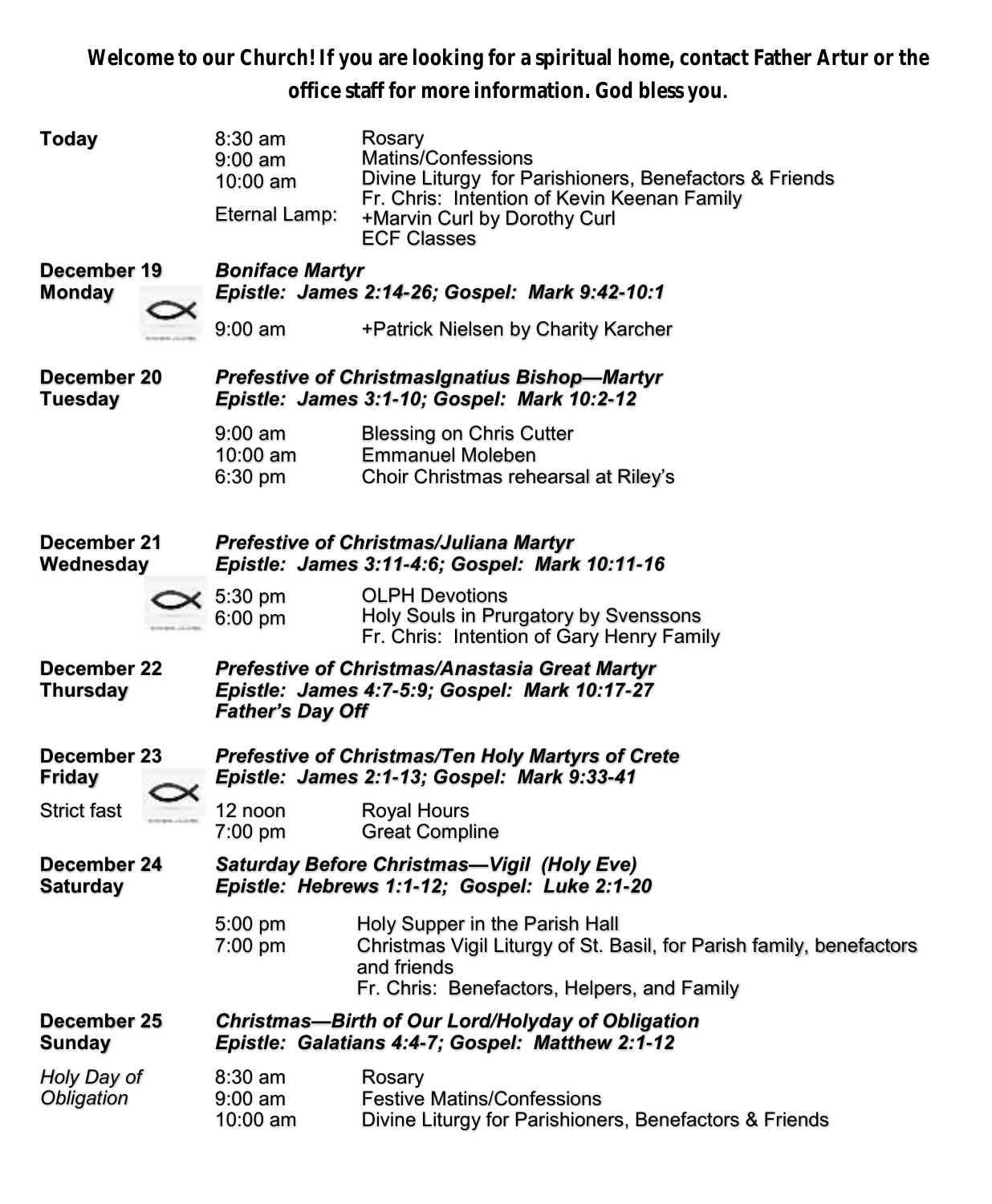Physician and Help of Those in sickness, Redeemer and Savior of the infirm; O Master and Lord of all, grant healing to your servants. Be clement, show mercy to those who have sinned much, and deliver them, O Christ, from their Iniquities, that they may glorify Your might divine

Sharif Rabadi Stephen Horner Katrina Anderson Abraham Haddad Jenny Ford Threima Leech Priscilla Hughes Steve Jakymiw Lillian Murphy Marilyn Fore<sup>1</sup> Demetrius Yackanich Sven & Barbara Svensson

Fr. Julian Gnall Henry Zugger John & Margie Disque Phillip Fall Laura Dominquez Olga Bodnar Frances Brannan John Deflice Mary Ann Kosty Jordan Smith Maggie Batsel Jean Pesce Henry Burnette Tracy McTernan

William Frank Mary Nell Preisler Mike Harahuc Robert Zadel Jack & Lorraine Hubbell Quintin Santmaria & Family Heather Mattax Larry Bennett Paola Terlaza Ruth Sousa Frank Gerace Linda Granci Barbara Irving

Prayers in honor of and to the Blessed Virgin are a powerful weapon against sin, and for healing. If you recite the Rosary at home, please offer these intentions, and join us on Sunday at 8:30 am. Those who recite the Akathist to the Mother of God or the Rosary receive a partial indulgence when they do so in private, plenary indulgence when they do so as a group

### **Intentions of the Rosary**

1st Decade: Help for persecuted Catholics, especially in communist and Islamic states 2nd Decade: Spiritual and physical growth of our parish and the Byzantine Catholic Church

3rd Decade: Increase in vocations to priesthood, diaconate, and consecrated life to serve the Byzantine Catholic Church

4th Decade: Repose of the souls who have no one praying for them

5th Decade: Healing of the sick in body, mind and soul



Vocation Icon Today: Brewer Next Sunday: Donlin

## **Holy Father's Intentions for December**

## **Universal: End to Child-Soldiers**

That the scandal of child-soldiers may be eliminated the world over.

## **Evangelization: Europe**

That the peoples of Europe may rediscover the beauty, goodness, and truth of the Gospel which gives joy and hope to life.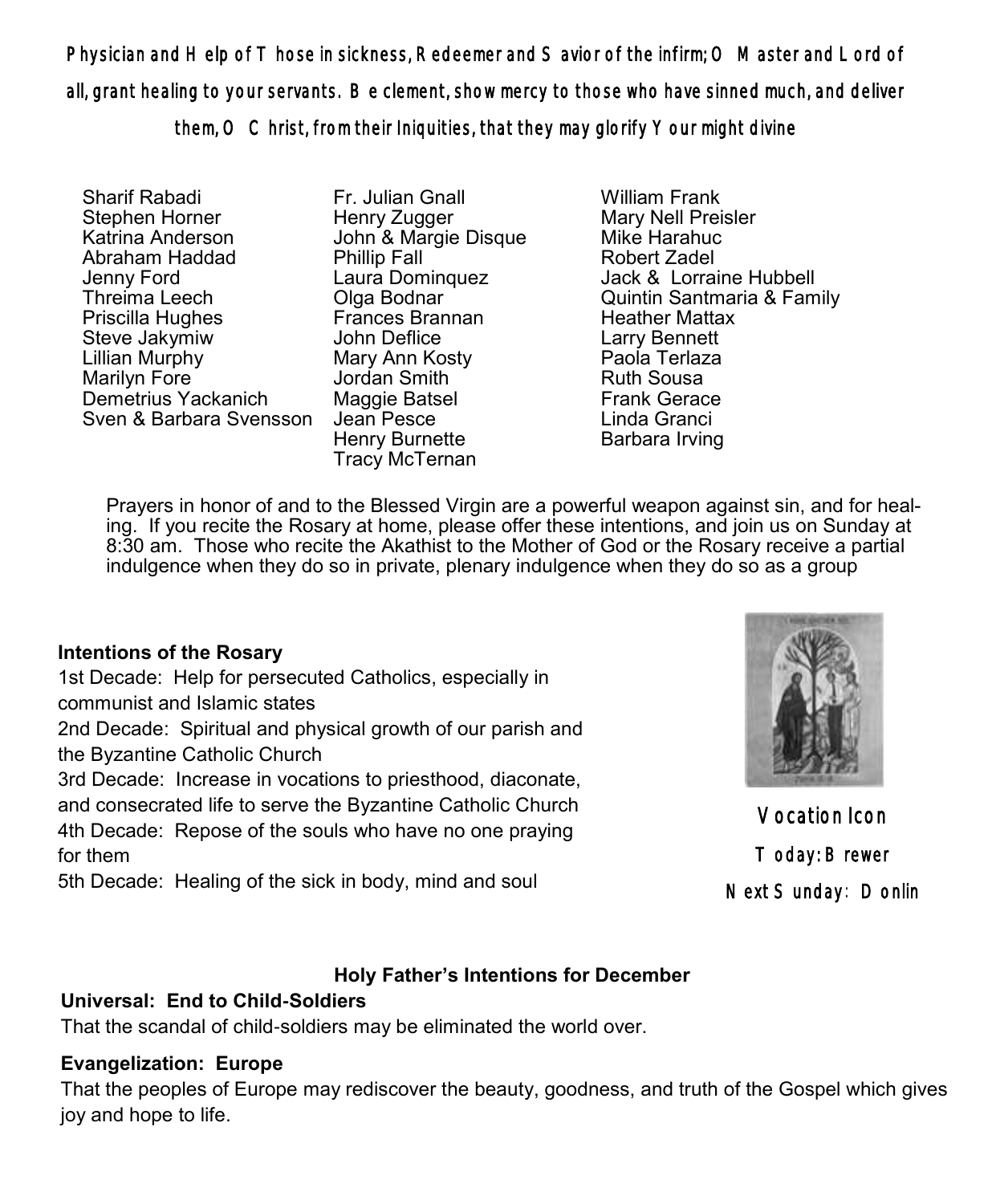December 11, 2016/A ttendance: 103

**Income Tax Reminder**: All charitable donations MUST be received by December 30. Your donations to the parish and/or the Mission Society will be acknowledged with written statements in January ,2017. Remember that Liturgy intentions given to the priest personally are NOT tax-deductible. Those given to the Mission Society are as they go the Society itself, which then distributes to the priests in Europe through the bishops.

**Thank you** for supporting senior religious. We were able to collect 565\$. By your generosity you truly honor them and their many years of service. Religious across the US offer sincere thanks your sacrificial offerings to last week's collection for the Retirement Fund for Religious. God Bless You!

**PARENTS—PLEASE ACCOMPANY YOUR CHILDREN WHEN THEY GO TO THE RE-STROOM DURING THE DIVINE LITURGY**! *This is a requirement of the Eparchy and is for the safety of YOUR children. Thank you!* 

**Doors of the hall must be LOCKED and SHUT during the Liturgy**. People have wandered into the hall and store through doors left open. *If you open it, close it.* 

*If you want to go and pray outside Planned Parenthood, they perform abortions on Tuesday and Friday.* Ask Father Artur for suggestions and Philip Leahy can provide advice if a woman comes to you for help. PDL is working to get its office restored as soon as possible after the arson -caused fire which stopped its work to assist pregnant women in need.

| <b>DATE</b> | <b>READER</b> | <b>TROJCA</b>                            | <b>GREETER</b> | <b>COUNTER</b>                                  | <b>HOST</b> |
|-------------|---------------|------------------------------------------|----------------|-------------------------------------------------|-------------|
|             |               | Dec. 25 Jose Salazar Delilah Chavez Open |                | Cindy Loescher No social<br>Barbara DeLap today |             |

### **Barbara's Hall Report**

Thanks to Mike and Clare Sena for bringing two delicious cakes to celebrate the Chrismation and First Holy Communion of their daughters, Monica and Lilyana! Congratulations to all and may God grant you many more blessed years!

## **ATTENTION PARISH FAMILY TITHING ENVELOPE BOXES FOR**

**2017** WITH YOUR NAME ON IT ARE AVAILABLE FOR YOU ON THE FRONT PEW AT THE ENTRANCE. IF YOU CAN'T FIND YOUR NAME PLEASE COME TO THE OFFICE AND SEE ANN. THANK YOU.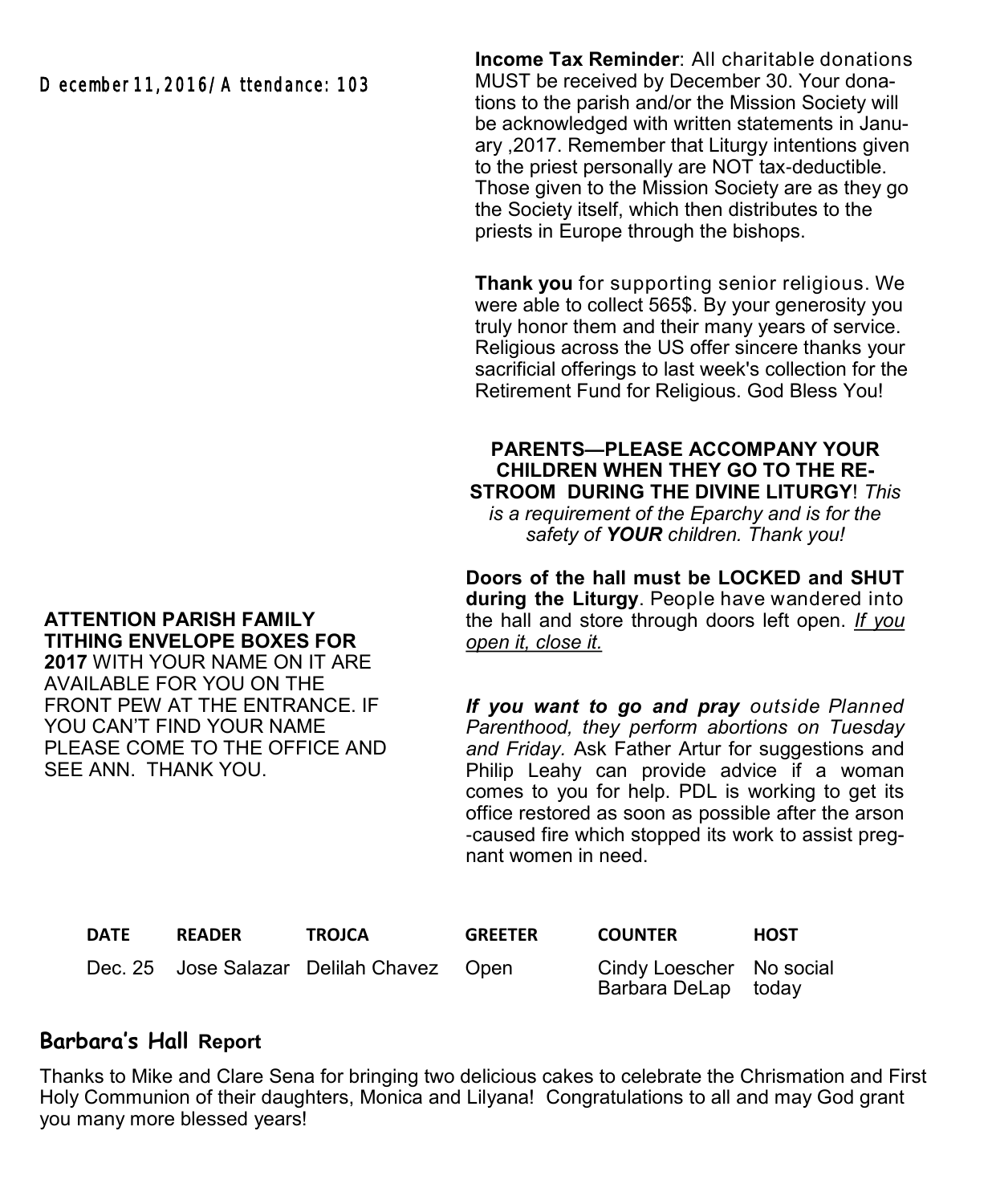# **Coming Events—Mark Your Calendars Now**

| December 26 | Synaxis of Theotokos/Solemn Holy Day                  |  |  |
|-------------|-------------------------------------------------------|--|--|
| Monday      | 9:00 am Divine Liturgy                                |  |  |
| December 27 | St. Stephen Protomartyr/Simple Holy Day               |  |  |
| Tuesday     | 6:00 pm Divine Liturgy                                |  |  |
| December 29 | 6:00 pm Pot-luck Dinner                               |  |  |
| Thursday    | 7:00 pm THEOSIS: Mystery of the Byzantine Liturgy     |  |  |
|             | Feast of Circumcision of Our Lord/St. Basil the Great |  |  |
| December 31 | 5:00 pm Great Vespers with Litija                     |  |  |
| Saturday    | 6:00 pm Divine Liturgy                                |  |  |
| January 1   | 9:00 am Festal Matins                                 |  |  |
| Sunday      | 10:00 am Divine Liturgy/Mirovanije                    |  |  |
|             | Theophany of Our Lord (HOLY DAY OF OBLIGATION)        |  |  |
| January 5   | 9:00 am Royal Hours                                   |  |  |
| Thursday    | 6:00 pm Vigil Divine Liturgy/Great Blessing of water  |  |  |
| January 6   | $9:00$ am Matins                                      |  |  |
| Friday      | 10:00 am Divine Liturgy/Great Blessing of Water       |  |  |

**Sign up sheet for Holy Supper**  The sign up sheet is now available for our parish's Holy Supper meal on Christmas Eve in the parish hall at 5pm. All dishes will contain no meat or dairy, as Christmas Eve is a strict fast. We are limited to 50 participants, so please sign up early. If you have any questions, please contact Andrea Riley at 220- 9137.

**OLPH Choir Christmas Rehearsal** Tuesday, December 20th at 6:30pm @ The Riley's House. Join us as we review our Christmas Carols. Contact Andrea Riley at 505-220-9137 for more information and location address.

#### **2017 Liturgical Wall Calendars Available**

The 2017 Liturgical Wall Calendars are now available on the greeting table by the Holy Water font. Parishioners are encouraged to take two calendars home—one for a family area and another for an important gathering area. Thank you!

# **Mission Society Christmas Cards ! ! !**

**Our** *newly* **designed Christmas cards** to support our mother church in Mukachevo, Ukraine **are now on sale.** The Russian-backed war has resulted in severe inflation, reducing income to only 50% of pre-war levels, crippling their work. A packet of 5 cards sell for \$10 including envelopes. Fill out the slip with the names of the recipients and return by mail or drop them by the parish office. All names will be sent to Bishop Milan Sasik in the Ukraine. On January  $7<sup>th</sup>$  (Old Calendar), the Bishop will place all of these names on the altar and pray for each individual.

# **Today is the last day to purchase cards!**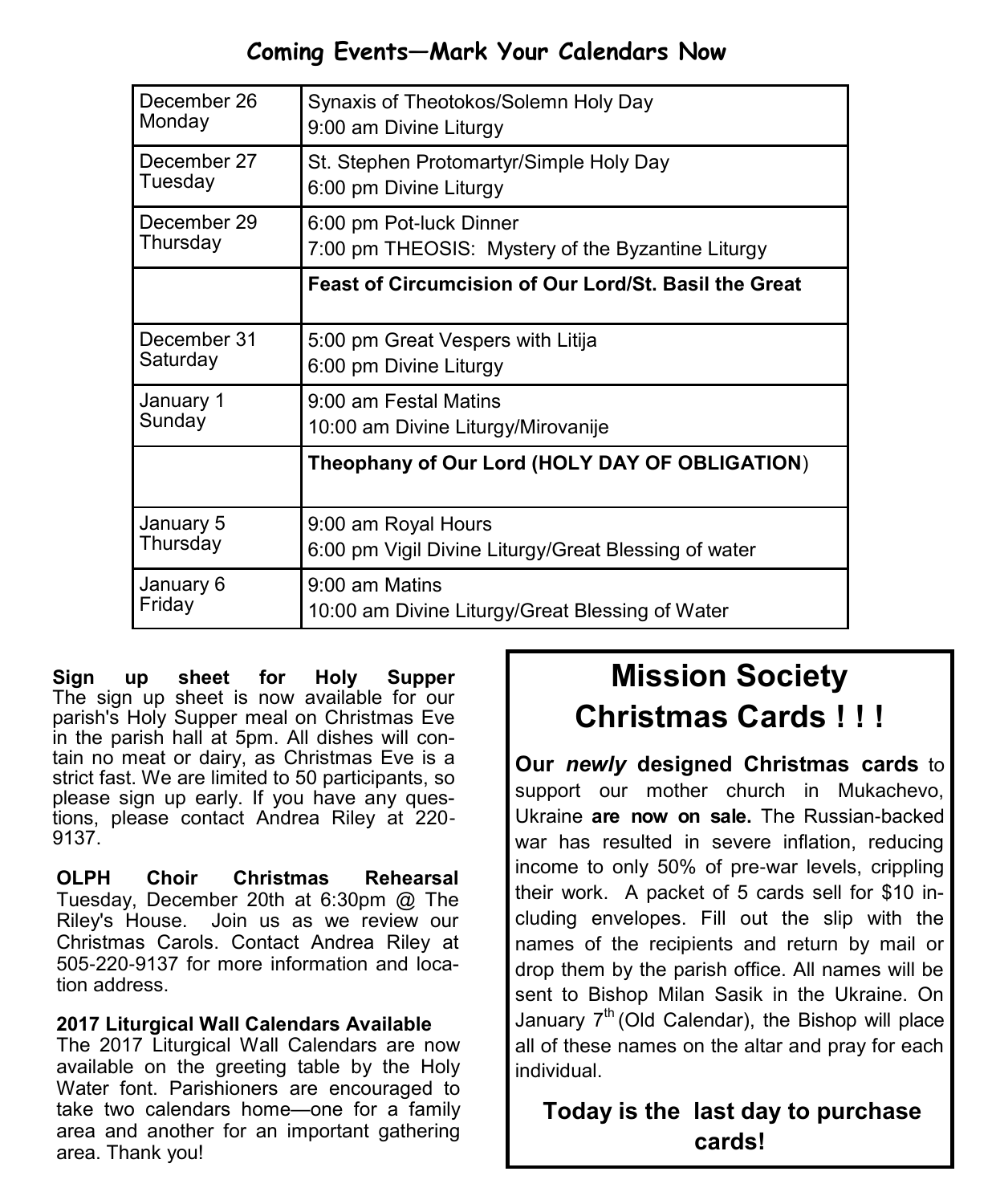**Christmas Eve is a day of strict fast: no meat or dairy products, one full meal in the evening, two light ones during the day. The full meal is traditionally the Holy Supper, which is eaten when the first star appears in the evening sky.** With its first shining, all approach the table, and the father greets everyone: Christ is born! To which all reply "Glorify Him!" Animals are fed before the Holy Supper, because they kept the Christ Child warm in the stable, and the ox and the donkey recognized their True Lord (Isaiah 1:3). One place setting is left open for the Prophet Elijah, who will come to announce the coming of the Messiah, according to both Jewish and Christian beliefs (Malachi 4:1-5). At the end of Supper, the father reads the Birth of Christ from the Bible.

**Holy Supper** handouts with recipes and customs are available on the table by the front door of the church or as insert to this bulletin

This year because Christmas eve falls on Saturday traditionally **Strict fast** is moved to Friday and also **Royal Hours / Great Compline** will be celebrated on Friday (see schedule of the services). Great Compline is the night service of the Divine Office. The main part of this Compline, though, is the singing of "God Is With Us", a magnificent setting of the titles of the Messiah from the prophet Isaiah, interspersed with the phrase "God is with us, understand all you nations and submit yourselves, for God is with us."

**Next Sunday** is Christmas Day. So many of us live here far from our homes and families. Consider inviting someone without relatives near by to join you both at the Eucharistic table and your family table! Especially invite someone who has stopped going to church - or never been to church! - to join you on Christmas, New Year's , or any day of the year. **Half of unchurched people will go to church if someone invites them to come along.**

#### **Church Etiquette Series: Arriving**

Arriving at church in a timely manner is critical! This usually means about 10 minutes before a scheduled Divine Liturgy or 15 minutes before if we have a responsibility for Liturgy: cantor, reader, server, usher, etc. Arriving a few minutes before Divine Liturgy will help us to calm down to begin our preparation to encounter the Lord of Hosts. We make no excuses about arriving early at a concert or to see an important person. Isn't God more important? We come to church on time, as if to a great banquet, and with reverence, because we are partaking of the most holy, most precious Body and Blood of Our Lord Jesus Christ. Coming early to church will ensure that we will be settled in plenty of time to pray without distraction before Divine Liturgy begins.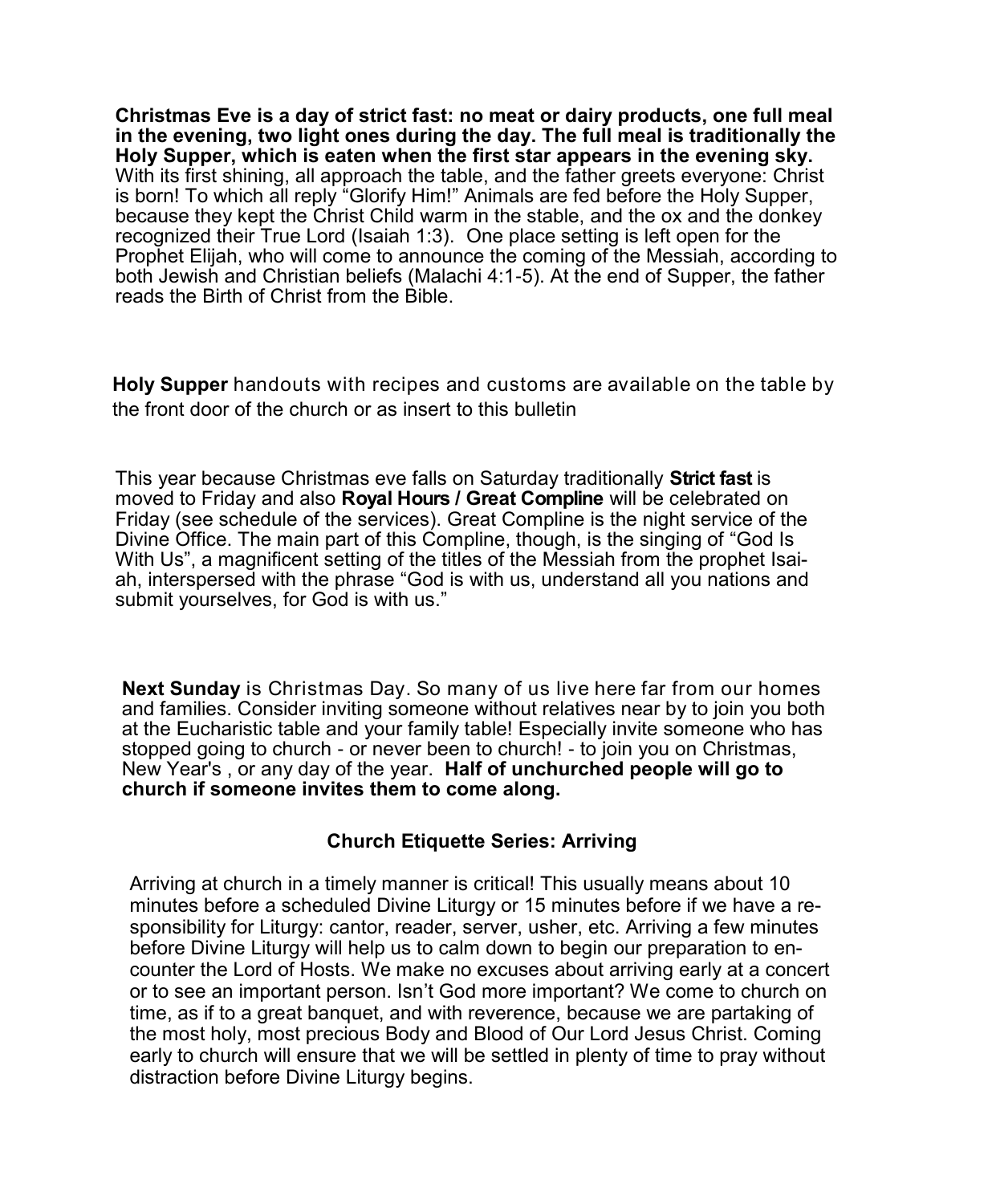**Both the Eastern and Roman Churches** have Jesse Trees, which depict the ancestors of Jesus through his foster-father St. Joseph. These Trees are based on the prophecy of Isaiah: *"There shall come forth a shoot from the stump of Jesse, and a branch shall grow out of his roots." (Is 11:1),* and thus will show Jesse as the base of the Tree. Much more common among Western Christians, the image of Matthew's and Luke's genealogies did appear in Byzantine icons from the 12<sup>th</sup>  $-$  16<sup>th</sup> centuries in the Byzantine Empire itself. The Trees can often show Our Lady in the center of the Tree, holding the Infant Jesus in her lap, based on St. Irenaeus of Lyons who hailed Mary as the "rod" of Jesse, since it is she who conceived Christ through the Holy Spirit, and Jesus is the flower of the rod.

**The Gospel of Christmas Day** is from Matthew, chapter 2, and includes the coming of the Magi, popularly known as the Three Kings (2:1-12). In the Roman rite, the Magi come on January 6, which is Epiphany as the revelation of the God-Man in Jesus to the Gentiles. In the Eastern Churches, Epiphany is the Baptism of the Lord, the revelation of the Holy Trinity, and so called Theophany: manifestation of God. **Both traditions celebrate the Twelve Days of Christmas, December 25 – January 6. Plan now to keep Christmas joy alive in your home**:

a. **Keep up the tree** at least until January 5 (In Transcarpathia we keep it up until the Feats of Encounter, February 2) if possible. For your family prayers, read part of the Christmas story from the Gospel from St. Matthew or St. Luke in front of your Christmas icon or Nativity set. Did you put up **Christmas lights**? Try to keep those up too.

b. **Encourage Christmas carols** during the season. This is the last week for "Come O Jesus Our Savior" and "O Come, O Come Emmanuel." There are lots of traditional western and Byzantine carols that you can sing yourself or with your spouse or your family.

c. **Everybody goes to see the infirm in nursing homes.** Ask Father Artur about visiting our shut-ins during the Twelve Days and what you can take to them. Take children along - you'd be surprised what a difference it makes for the elderly infirm to have children around!

d. **If you have children, be sure that they make phone calls or write notes** to thank people who sent them presents for the holiday. Perhaps have them thank a special person in their life, just for being a gift of joy to them. Help them learn to appreciate others and what they do for them: teachers, neighbors, relatives, friends.

e. **Let us all make a point of thanking Jesus** for coming into the world to save us from sin and death, and to open the gates of heaven to us once more.

**Did you know that the Pew Book contains prayers to prepare for the Divine Liturgy**, beginning on page 1, and prayers to read after receiving Holy Communion, on page 95? **Make good use of them in order to enrich your reception of Christ in the Holy Eucharist!**